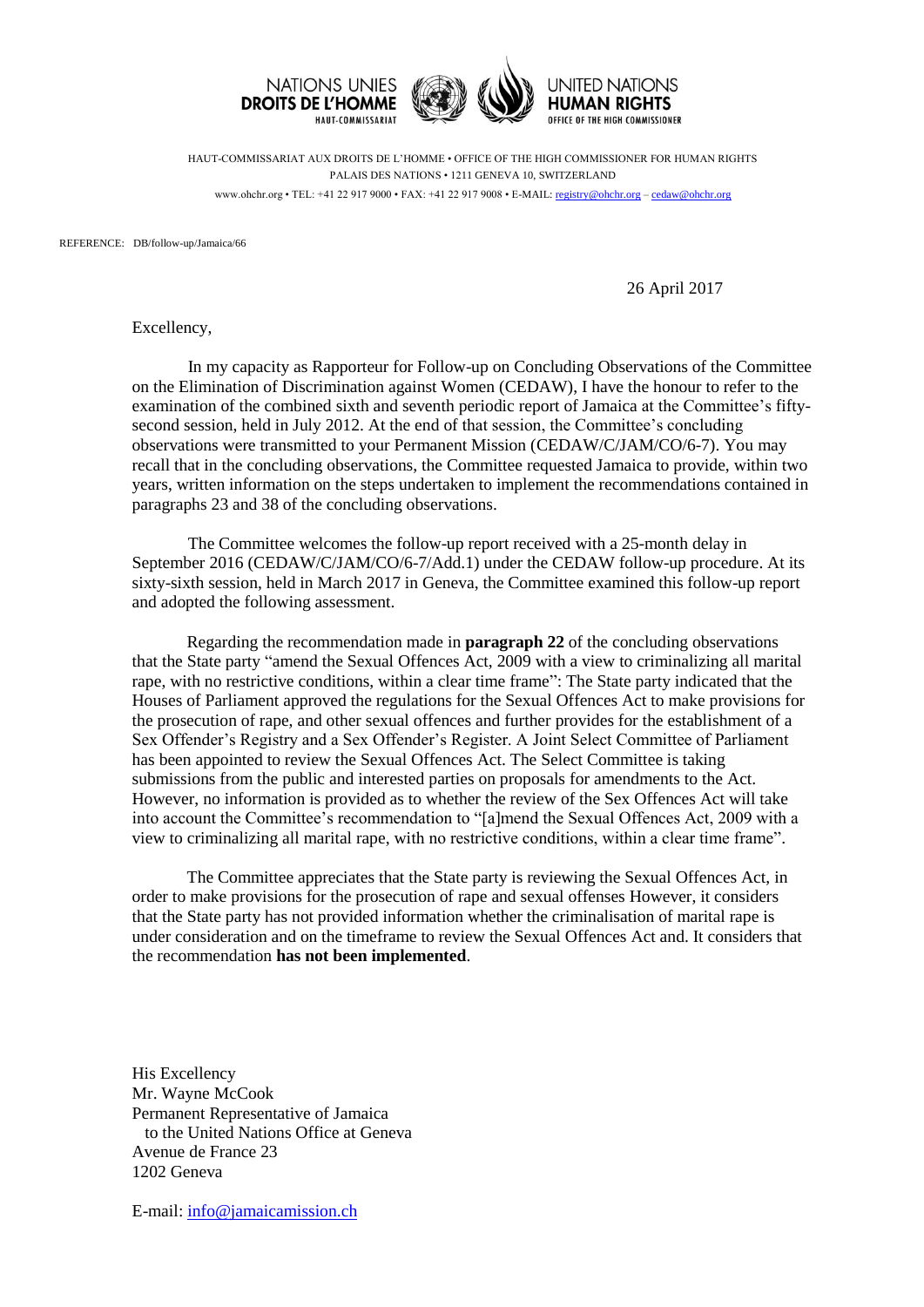

In relation to the recommendation that the State party "collect and compile comprehensive data on violence against women, disaggregated by sex, age and the relationship between the victim and perpetrator, and carry out an in-depth analysis of the findings and utilize them to develop and implement a comprehensive strategy to combat violence against women": The State party indicated that the Restorative Justice Unit, Ministry of Justice commenced data collection in April 2013 in relation to the development of strategies towards the elimination of violence against women and girls. Indicators and tools have been developed to facilitate the collection of baseline data for effective based monitoring of the impact of gender-based violence. The Victim Support Unit of the Ministry of Justice was reclassified and upgraded to the Victim Services Division (VSD), in 2014. The VSD captures some data regarding offences. However due to limited resources, the information is not disaggregated by sex, age and the relationship between the victim and perpetrator. Plans are underway to improve the data collection, analysis and dissemination.

The Committee welcomes the steps taken by the State party to commence the collection of data by the Ministry of Justice in relation to the development of strategies towards the elimination of violence against women and girls. It moreover takes note of the strengthening of the Victim Support Unit, which also collects data regarding offences. The Committee however considers that the State party did not take sufficient measures to ensure that collected data on violence against women is disaggregated by sex, age and the relationship between the victim and perpetrator. The Committee considers that the State party took some steps to implement the recommendation. It considers that the recommendation **has been partially implemented**.

With regards to the recommendation that the State party "institute a programme of public awareness to encourage the reporting of domestic and sexual violence against women and girls and ensure that all such acts are effectively investigated, victims and witnesses are protected, and perpetrators are prosecuted and sentenced within a reasonable time frame": The State party stated that public education and training sessions are conducted by the Bureau of Gender Affairs on critical gender issues including gender equality, human rights, and self-efficacy skills to provide sensitization on the elimination of violence against women. Participants include urban and rural communities, particularly vulnerable populations. It further stated that that a draft National Strategic Action Plan to Eliminate Gender-based Violence in Jamaica (NSAP-GBV) which aims, inter alia, to ensure that the Legal System investigates and prosecutes cases of GBV, and enforces punishment, is to be finalized. The State party also informed that plans are underway to institute a programme of public awareness to encourage the reporting of domestic and sexual violence against women and girls and ensure that all such acts are effectively investigated, victims and witnesses are protected and perpetrators are prosecuted and sentenced within a reasonable time frame.

The Committee notes that the public education is being conducted, and the State is finalizing a National Strategic Action Plan to Eliminate Gender-based Violence which aims, inter alia, to ensure that the Legal System investigates and prosecutes cases of GBV, and enforces punishment. It also notes plans to institute a programme of public awareness to encourage the reporting of domestic and sexual violence against women and girls and ensure that all acts of violence against women are effectively investigated, and that perpetrators are prosecuted and sentenced within a reasonable time frame. The Committee considers that, for the period under consideration, the recommendation **has been partially implemented**.

In relation to the recommendation that the State party "strengthen victim assistance and support programmes by providing women victims of violence with legal aid, medical support, mental health services, rehabilitation services, and shelters as appropriate in all areas of the country": The State party mentioned that the reclassification of the Victim Support Unit strengthens its ability to provide critical support to victims of crime (inclusive of sexual violence and domestic violence) and to better assist victims. It also informed that there is a proposal to expand the number of branch and satellite offices and develop specialized services, such as psychoanalysis. The State party added that the VSD does not operate a shelter. However, referrals are made to Government and non-Governmental agencies. The State party also referred to the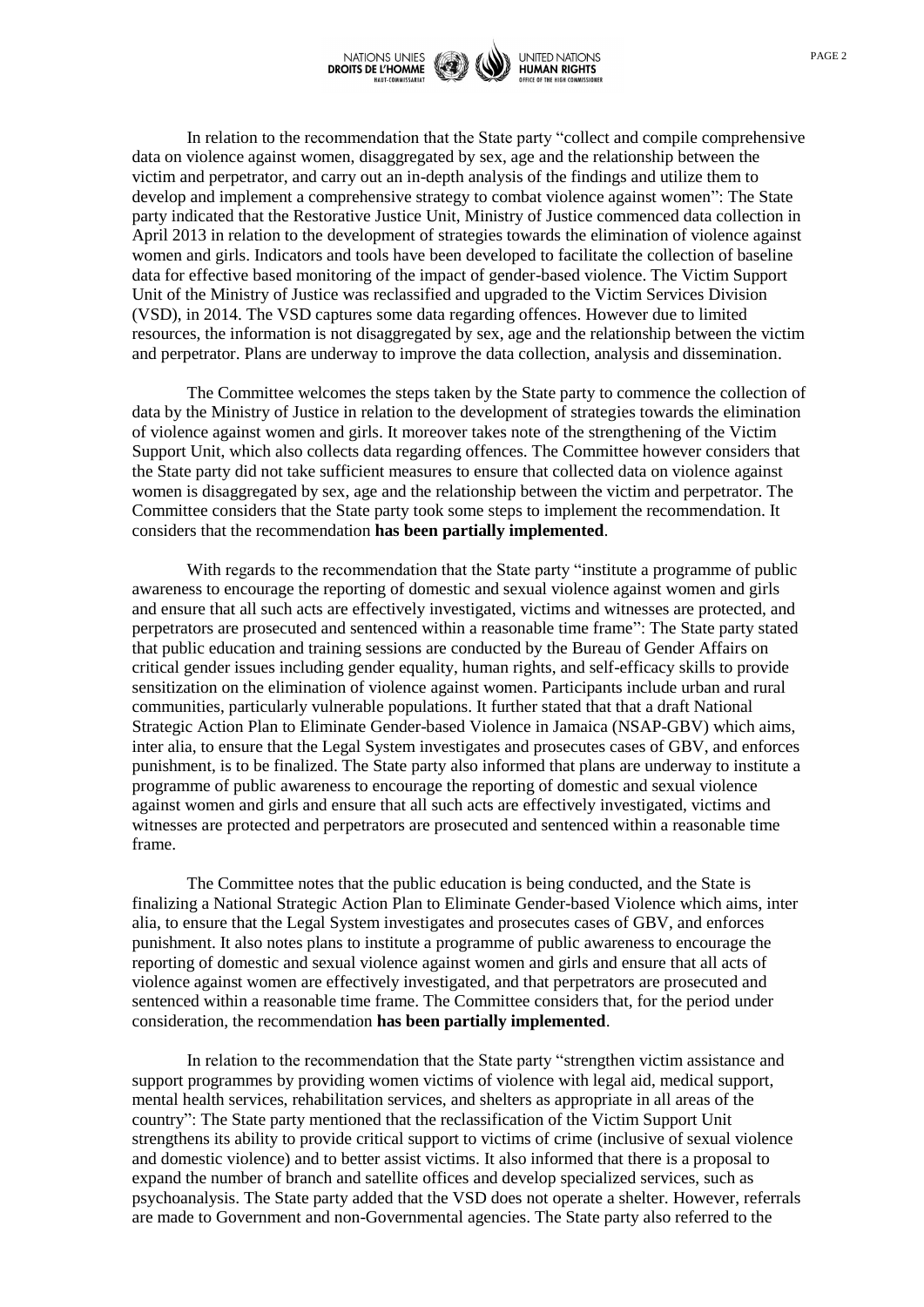

Overcomers in Action Programme, which realizes group counselling and provides healing and restoration to, as well as advocacy for female victims of sexual, physical and/ or emotional abuse. The State party also informed that the draft National Strategic Action Plan to Eliminate Genderbased Violence includes the establishment of a system of redress for victims of gender-based violence.

The Committee welcomes that the reclassification and upgrading of the Victim Support Unit strengthens its ability to provide critical support to victims of crime, including sexual violence and domestic violence. It also welcomes the Overcomers in Action Programme and the planned system of redress for victims of violence. The Committee however notes that the State party did not provide information on efforts made to strengthen the provision of health services, legal aid and shelters. It considers that the recommendation **has been partially implemented**.

Regarding the recommendation "to provide comprehensive training on combating violence against women, including domestic and sexual violence, for relevant professionals, including targeted training for judges, prosecutors, lawyers and police officers on the application of protection orders under the Domestic Violence Act. Enhance training for health professionals on standardized procedures for dealing with victims of violence in a gender-sensitive manner": The State party informed that it provides training for health professionals on standardized procedures for dealing with victims of violence. The State party added that plans are underway for comprehensive training in combating violence against women, including domestic and sexual violence, for relevant professionals, and targeted training for judges, prosecutors, lawyers and police officers on the application of protection orders under the Domestic Violence Act. It added that under the Domestic, Sexual and Gender-based Violence Project, over 300 police personnel and front-line responders are to benefit from training to effectively recognize, deal with and respond to victims of violence.

The Committee notes the State party's ongoing efforts in training health professionals and that plans are underway to for comprehensive training on the application of protection orders under the Domestic Violence Act, including domestic and sexual violence, for relevant professionals, including targeted training for judges, prosecutors, lawyers and police officers. The Committee considers that since there is no information on the enhanced training recommended for the health professionals, and that the training for the relevant professionals has not yet been implemented for the period under consideration, the recommendation **has not been implemented**.

In relation to the recommendation that the State party "approve and implement the draft sexual harassment policy and consider urgently adopting comprehensive legislation to combat sexual harassment": The State party indicated that the Cabinet approved drafting instructions in April 2014 for a Sexual Harassment Bill. This Bill was tabled in December of 2015 and is made a priority for the legislative schedule to be debated in Parliament in 2016.

The Committee welcomes the measures taken by the State party to table a bill on sexual harassment. The Committee considers that the State party took some steps to implement the recommendation. It considers that the recommendation **has been partially implemented**.

The Committee recommends that, in relation to paragraph 22 of the concluding observations, the State party provide, **in its next periodic report,** information on further actions taken to:

1. Expedite the amendment of the Sexual Offences Act, 2009 with a view to criminalizing all marital rape and define an appropriate timeframe within which to do so.

2. Allocate adequate resources to ensure the collection and compilation of comprehensive data on violence against women that is disaggregated by sex, age and the relationship between the victim and perpetrator.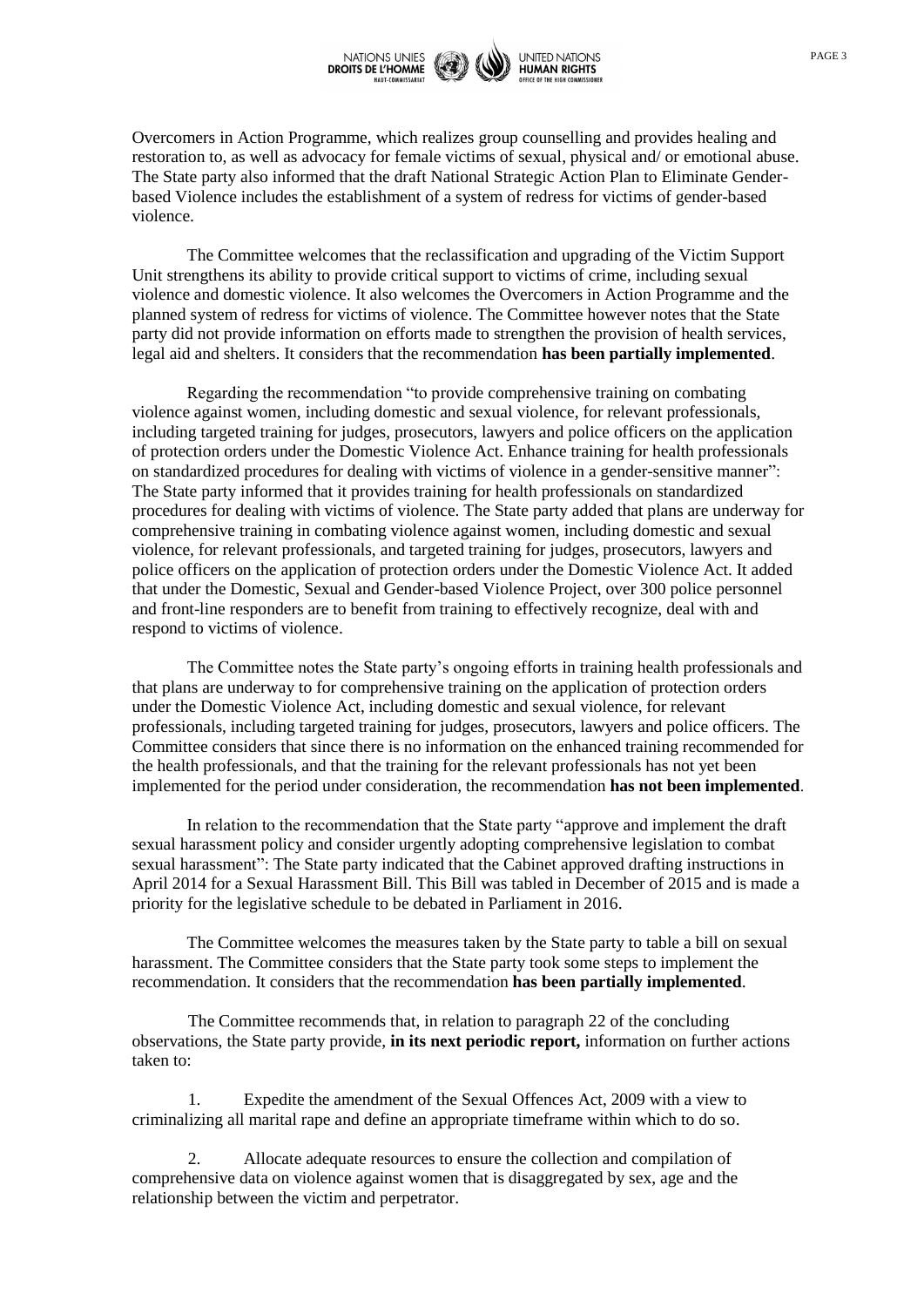

3. Strengthen efforts to ensure that all such acts are effectively investigated, victims and witnesses are protected, and perpetrators are prosecuted and sentenced within a reasonable time frame.

4. Take concrete measures aimed at strengthening the provision of legal aid and shelters staffed by qualified personnel and provided with adequate financial resources, are available to women victims of violence.

5. Implement plans for comprehensive training in combating violence against women, including domestic and sexual violence, for relevant professionals, including targeted training for judges, prosecutors, lawyers and police officers on the application of protection orders under the Domestic Violence Act.

6. Adopt the Sexual Harassment Bill in order to combat sexual harassment in the State party.

With regards to the recommendation made in **paragraph 38** of the concluding observations "to review the legislation and procedures for child maintenance and urgently address challenges to ensure that single mothers are provided with adequate and timely child maintenance": The State party reported that currently the Maintenance Act makes provision for mothers, particularly single mothers, to apply for child maintenance through the Courts to ensure that they are provided with adequate and timely child maintenance. It however stated that some mothers choose not to access these benefits due to a number of factors, including to prevent hostilities with the child's father. It further stated that the State party is preparing legislation that will make it mandatory for fathers' names to be placed on their children's birth certificate, in order to improve the sense of responsibility of fathers towards their children.

The Committee welcomes the information provided by the State party that the Maintenance Act makes provision for mothers to apply for child maintenance through courts and that it is taking legislative measures to promote a more equal distribution of family responsibilities between men and women. However, the Committee has not received information on the recommendation to review legislation and procedures to address challenges mothers are facing when requesting child maintenance. It considers that it **did not receive sufficient information** to assess whether the recommendation has been implemented**.**

Regarding the recommendation "to review the legislation and proceedings regarding divorce with the view to simplifying the process and ensuring that women are not placed in disadvantaged or harmful positions due to restrictive legal proceedings": The State party reported that efforts have been made to further improve the turnaround time in divorce proceedings, including by proposing amendments to the Rules of Court enabling the adjucator to deal with applications for Decree Nisi – an authority that currently rests with Judges of the Supreme Court only. Amendments were also introduced to allow the development of standardized documents for use in divorce proceedings by Attorneys-at-Law and provide for the widening of the adjudicator's responsibilities.

The Committee welcomes the draft amendments to the Rules of Court in order to reduce delays in the completion of divorce proceedings. The Committee considers that the State party took some steps to implement the recommendation. It considers that the recommendation **has been partially implemented**.

The Committee recommends that, in relation to paragraph 38 of the concluding observations, the State party provide, **in its next periodic report,** information on further actions taken to: